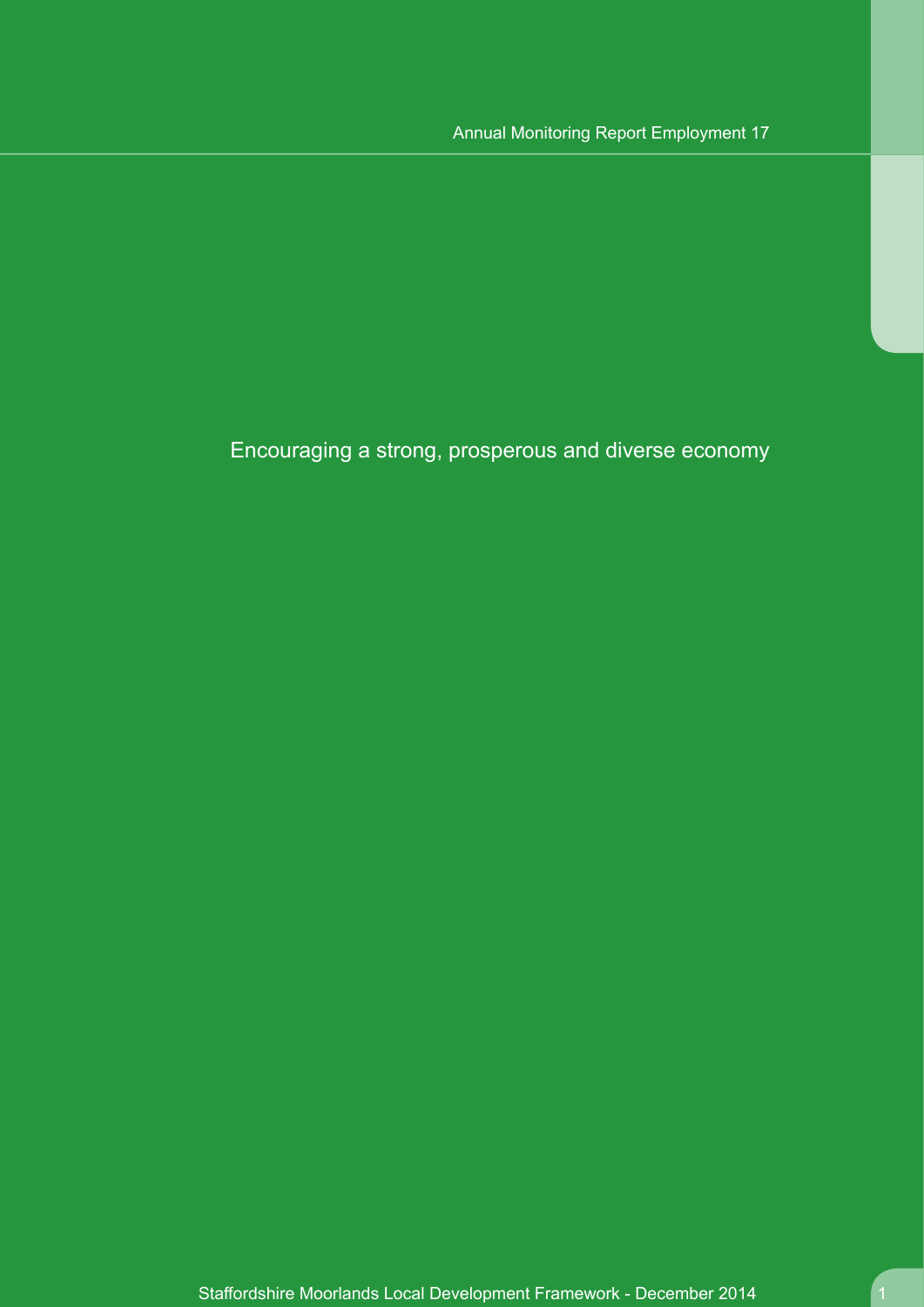# **4 Encouraging a strong, prosperous and diverse economy**

#### **Indicator 1 - Employment Land Supply**

Target / Principal Outcomes: Provision of 24 hectares of employment land; 6 hectares of deliverable land at all times; additional employment land in accordance with policy; enhanced range of employment premises and sites across the District and safeguarding the Regional Employment Site for high quality employment development.

Policies: Core Strategy SS2, SS5, SS6, SS8, E1 and R1

Performance 2014/2017: -

### **(1) Amount, type, and location of employment land across the District as of 31/03/17:**

Policy SS2 explains how the Council is expected to provide 24ha new employment land 2006-2026, with the expectation that 6ha deliverable employment land be available at all times. The Council's employment database provides data regarding both undeveloped (available) employment commitments and undeveloped allocations (from the 1998 Local Plan) since 2006, as set out below:

| <b>Area</b>                        | 2015  | 2016 | 2017   | <b>Remaining</b><br>undeveloped<br>employment<br>commitment<br>(ha)<br><b>[permissions</b><br>and allocations]<br>as of 31/03/17 | <b>Type</b>            |
|------------------------------------|-------|------|--------|----------------------------------------------------------------------------------------------------------------------------------|------------------------|
| Leek<br>(Parishes)                 | 0.39  |      | 0.08   | 0.47                                                                                                                             | <b>BB<sub>BB</sub></b> |
| <b>Biddulph</b><br>(Parishes)      |       |      | 0.3    | 0.3                                                                                                                              | <b>BB<sub>BB</sub></b> |
| Cheadle<br>(Parishes)              | 0.605 |      | 0.59   | 1.797                                                                                                                            | <b>BBBB</b>            |
| <b>Other Rural</b><br><b>Areas</b> | 0.185 |      | 10.605 | 10.79                                                                                                                            | <b>BBBB</b>            |

### **Table 4.1**

Note the above figures do not count the 48.58ha B1 commitment at Blythe Bridge (Regional Investment Site) which is considered separately under section (3). The areas of remaining commitments should be read with caution, as other substantially completed sites not counted above, have nevertheless undergone industrial intensification (extensions etc) in the monitoring year. The Council approved around 1.41ha (3,924m<sup>2</sup>) worth of consents for industrial extensions/redevelopments upon existing completed employment sites, in the monitoring year.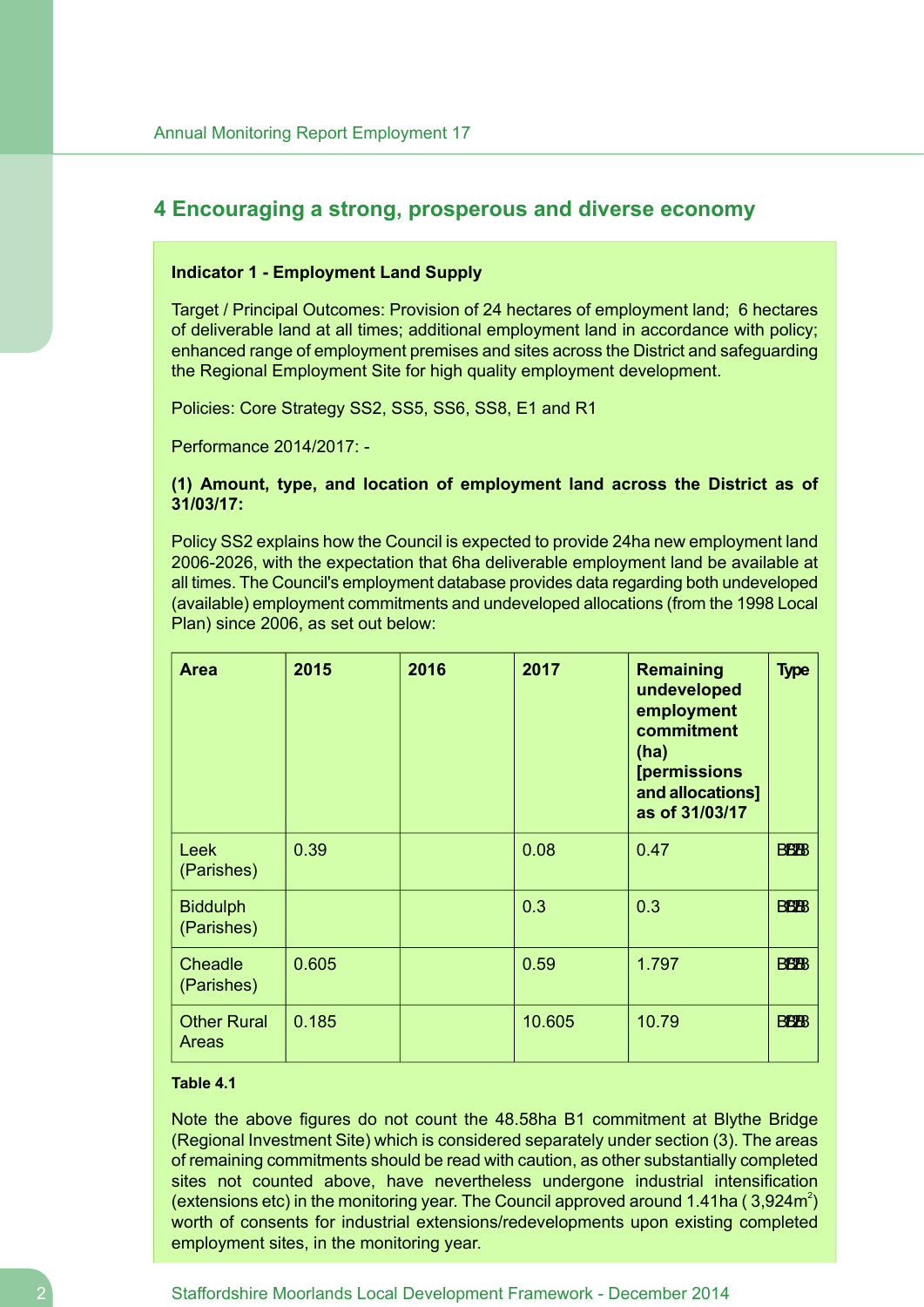Separately to this data, the 2014 *NLP Employment Land Requirement Study* for the Staffordshire Moorlands calculated total B-class floorspace completions across the District between 2006-2013 at around 8.4ha. However the NLP data was more selective in that only commitments that created new net industrial floorspace or changes of use between B-classes, were counted (whereas like for like redevelopments were not counted). It should be noted that NLP also recorded losses of B-class employment land over the same period, which was actually a higher figure [see Indicator 2 below].

**(2) Amount, type and location of employment land completed in the District during the monitoring year 2014/15:**

| <b>Area</b>                | <b>Employment Land</b><br>completed(ha) | <b>Employment</b><br><b>Land completed</b><br>$(m2$ floorspace) | <b>Type</b> |
|----------------------------|-----------------------------------------|-----------------------------------------------------------------|-------------|
| Leek (Parishes)            | 0.019                                   | 76.5                                                            |             |
| <b>Biddulph (Parishes)</b> |                                         |                                                                 |             |
| <b>Cheadle (Parishes)</b>  | 0.005                                   | 55.61                                                           |             |
| <b>Other Rural Areas</b>   |                                         |                                                                 |             |
| <b>TOTAL</b>               | 0.024                                   | 132.11                                                          |             |

### **Table 4.2**

Amount, type and location of employment land completed in the District during the monitoring year 2015/16:

| <b>Area</b>                | <b>Employment Land</b><br>completed(ha) | <b>Employment</b><br><b>Land completed</b><br>(m <sup>2</sup> floorspace) | <b>Type</b> |
|----------------------------|-----------------------------------------|---------------------------------------------------------------------------|-------------|
| Leek (Parishes)            | 0                                       |                                                                           |             |
| <b>Biddulph (Parishes)</b> | 0                                       |                                                                           |             |
| <b>Cheadle (Parishes)</b>  | 0                                       |                                                                           |             |
| <b>Other Rural Areas</b>   | 0                                       |                                                                           |             |
| <b>TOTAL</b>               | 0                                       |                                                                           |             |

# **Table 4.3**

Amount, type and location of employment land completed in the District during the monitoring year 2016/17